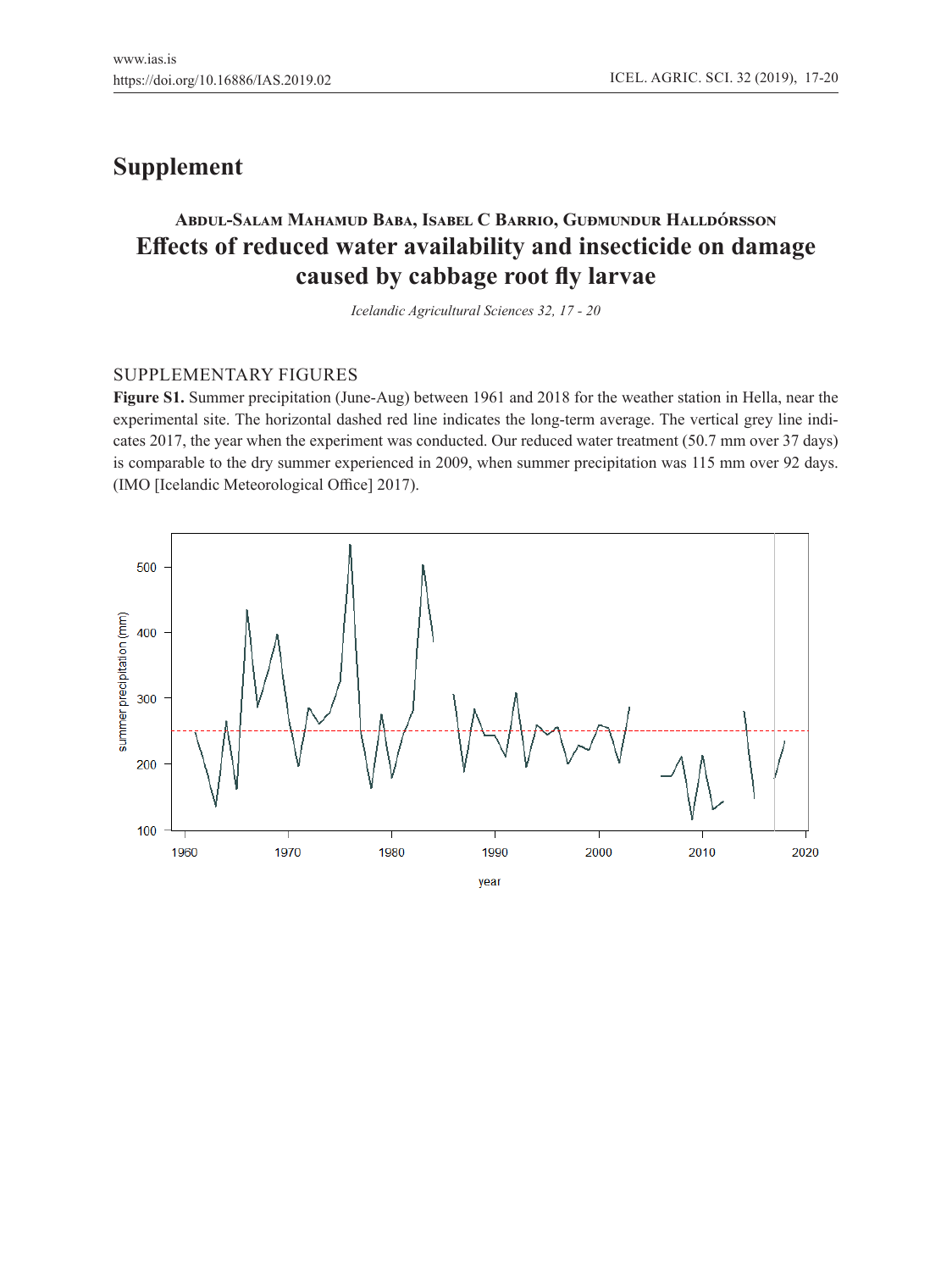**Figure S2.** Experimental design. The experimental field was divided into four blocks (B1 to B4), each consisting of four 1x1 m plots, 0.5 m apart. Each of the plots within a block was randomly assigned to an experimental treatment: water and no insecticide (WN), reduced water and no insecticide (RN), water and pesticide (WP) or reduced water and insecticide (RI). Within each of the plots, four cauliflower seedlings were planted. In addition, four cauliflower seedlings were planted to each side of the experimental field to monitor egg laying by cabbage root flies.



## SUPPLEMENTARY MATERIALS S3.

### **Assessing differences in plant size at the beginning of the experiment**

The length of the longest leaf of each plant was measured at the beginning (4 July) and the end (2 August) of the experiment, from the tip of the leaf blade to the beginning of the petiole. The measurement at the end of the experiment was used to establish the relationship between the length of the longest leaf and plant biomass (Figure S2). These two measurements were positively correlated  $(r=0.86, df=61, p<0.001)$ , thus allowing the measurements of the length of the longest leaf to be used to confirm the lack of differences in plant size at the beginning of the experiment (Chi-square=1.38,  $p=0.71$ ).

**Figure S3.** Relationship between length of the longest leaf at harvest and total plant biomass (log-transformed).